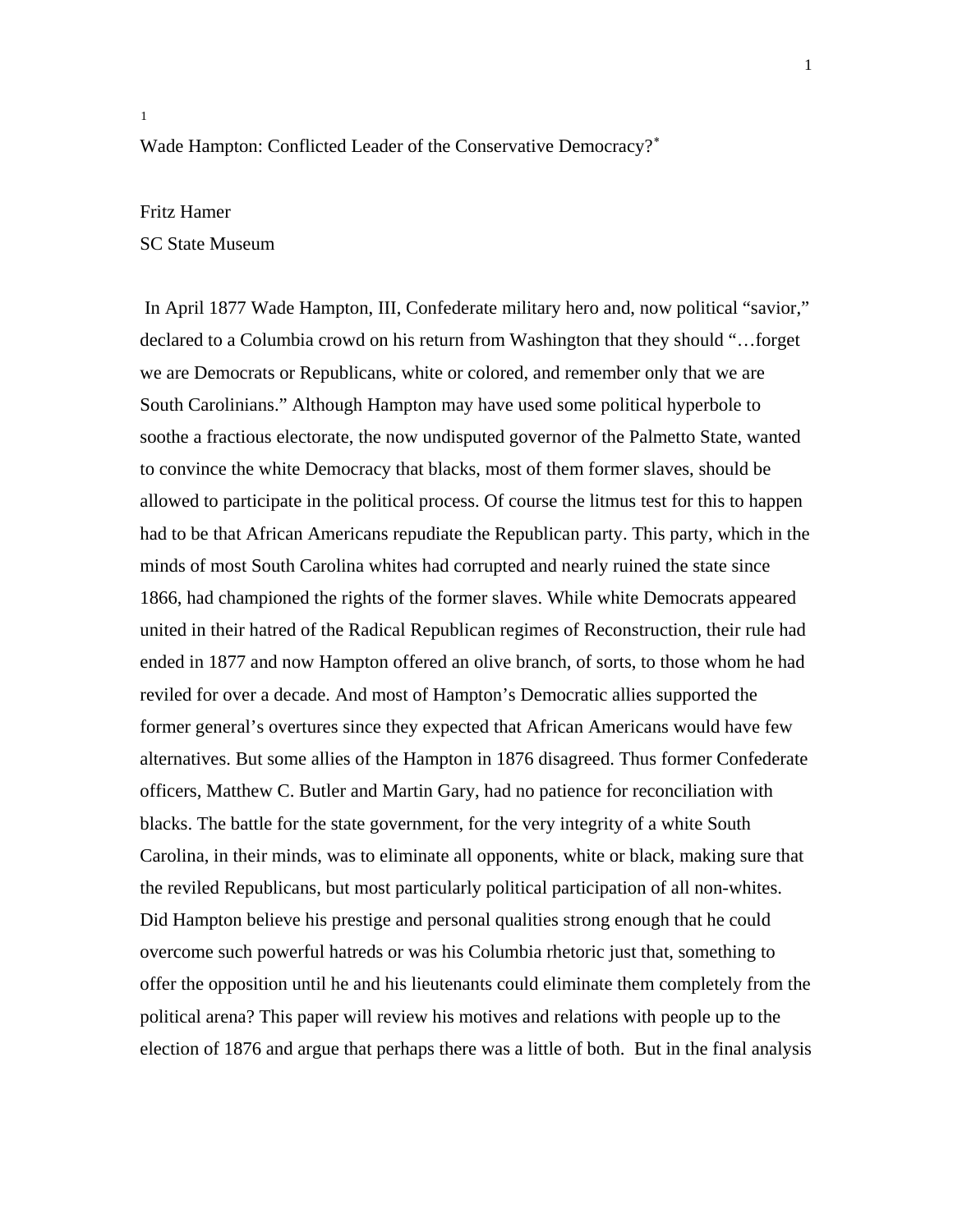Hampton represented white resurgence and retrenchment, and while he may have believed that former slaves could be a part of the political process, it was only on t he terms of Hampton and his white lieutenants. In their minds only whites had the ability , indeed the very right, to govern the state. But to find out what led Hampton to his redeemer leadership role in the crucial election of 1876, one must first review his background.<sup>[1](#page-14-1)</sup>

Until secession, Hampton had little to suggest that he would be embroiled in contentious Revolution and later in the War of 1812, and his father also attained distinction in the latter war, the family focus was to attain land, slaves and wealth. By the time Wade, III, Midlands, owned hundreds of slaves, and made millions dollars from growing cotton. successful plantation manager who would direct a vast estate of cotton lands from which plantation in Mississippi that included 12,000 acres and nearly one thousand enslaved workers. Between these holdings and those in the Midlands of South Carolina, Hampton politics as a secondary role in society that he reluctantly assumed. In 1852, for the first Representatives and, six years later, the same voters elevated him to the State Senate. In committees on Federal relations, agriculture, and redistricting. And not until his last years politics. Although his grandfather had held prestigious military posts, first in the was born in 1818 he became part of one of the most privileged families in the American South. The Hampton family already controlled vast acreage in the South Carolina They had few social or economic peers. Wade Hampton, III, was not just a wealthy son of a prominent family, but well educated and traveled, having attained a degree from South Carolina College and toured extensively in Europe and the Northeast during his young adult life. Nonetheless his most important station in life was to become a great wealth would continue to be derived. In 1843 he began to manage the family traveled regularly to manage both. His favorite activities, hunting and fishing, could also be assuaged in such endeavors. Like his father and grandfather, Wade, III, viewed time, Richland District constituents elected him to the South Carolina House of neither did he distinguish himself, rarely speaking while serving on legislative

 $\overline{a}$ 

<sup>∗</sup> The author wishes to thank Jennifer Fitzgerald, a colleague at the South Carolina State Museum, for reading this paper and providing valuable comments and suggestions.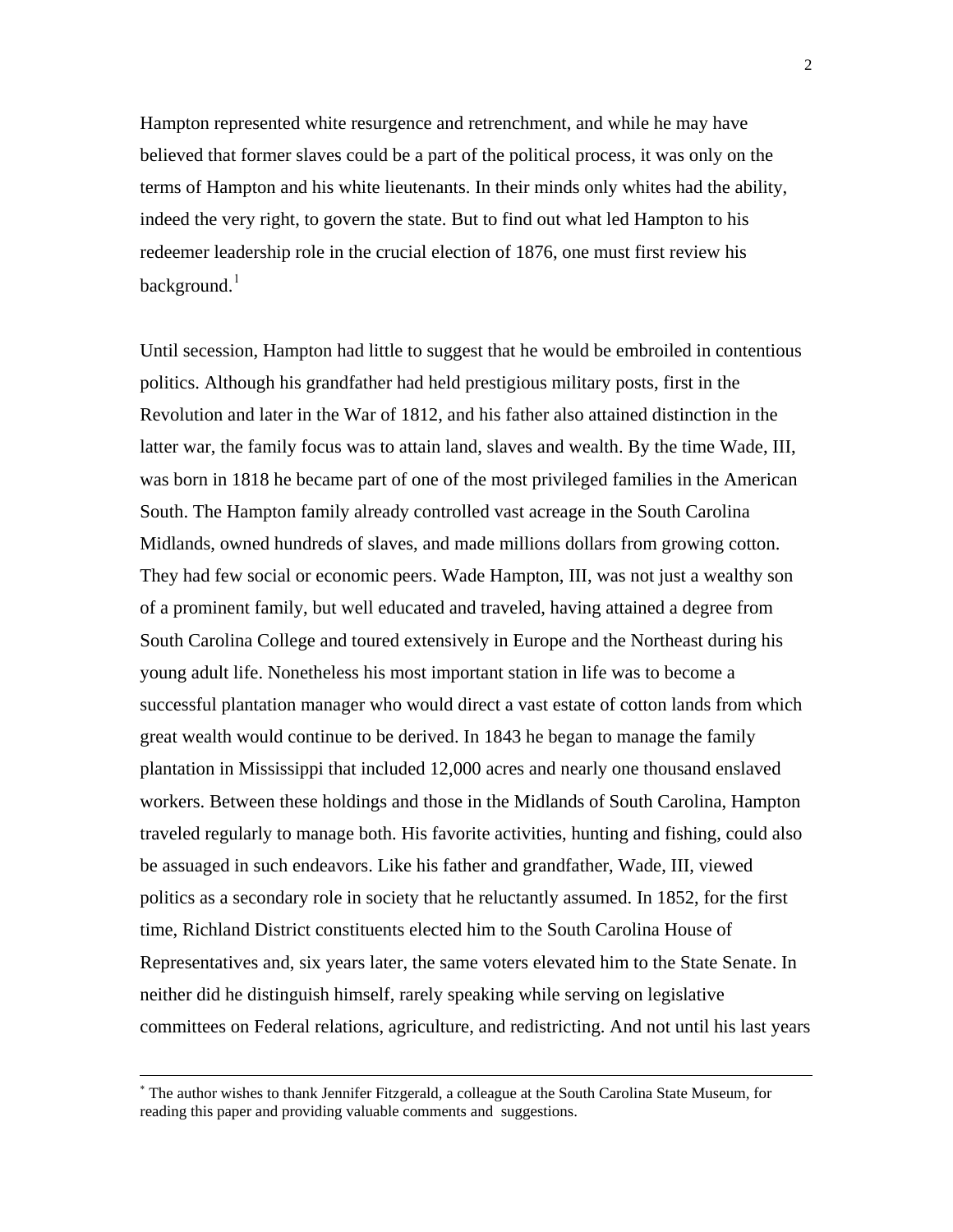in the antebellum legislature did he even speak out on major issues before the legislature. In short it seems that he served in the State House because his social position required it.<sup>[2](#page-14-1)</sup>

Such modest political ambitions began to change, as the rift between North and South grew more intense at the end of the 1850s. Hampton spoke out against John Brown's raid on Harpers Ferry in fall, 1859, warning that if the North did not condemn the radical abolitionist the Union could not survive. Although he did not lead the charge, when Lincoln became the standard bearer as the Republican presidential nominee, the South Carolina planter supported plans for a secession convention if the Illinois lawyer were elected. He not only voiced his support for such a body but also joined the Minutemen, groups of men in many communities around the state that supported secession prior to the elections. Throughout the fall campaign season these groups held public demonstrations in their own regalia and wrote a manifesto supporting secession. In the wake of Lincoln's election victory, Hampton continued to support calling of a convention although he was not elected to that body. But when the state seceded, Hampton immediately offered his services to defend the newly independent "nation." But in the midst of the crisis, as South Carolina faced off against the federal government over the status of Fort Sumter at the mouth of Charleston harbor, Hampton saw fit to leave the state in March, 1861, to check his holdings in Mississippi. It was after his return to the Palmetto State two weeks after Sumter surrendered, that Hampton began to organize his now famous Legion. Not only its founder, the planter-turned-soldier became the Legions financier, using his vast wealth to pay for its soldiers' uniforms, equipment, and firearms. By late spring the Confederate high command ordered Hampton's Legion north to defend the newly anointed capitol in Richmond, Virginia.<sup>[3](#page-14-1)</sup>

Hampton's many exploits as a military leader, first of his legendary Hampton Legion and then as cavalry commander, are well known. After the Confederate armies reorganized in spring, 1862, the Legion was split up and its commander became a subordinate under the renowned cavalry general, Jeb Stuart. Upon this legendary figure's death in May, 1864, Hampton's distinguished service and abilities led to his promotion as Stuart's successor as commander of all Confederate cavalry in the Army of Northern Virginia. During his long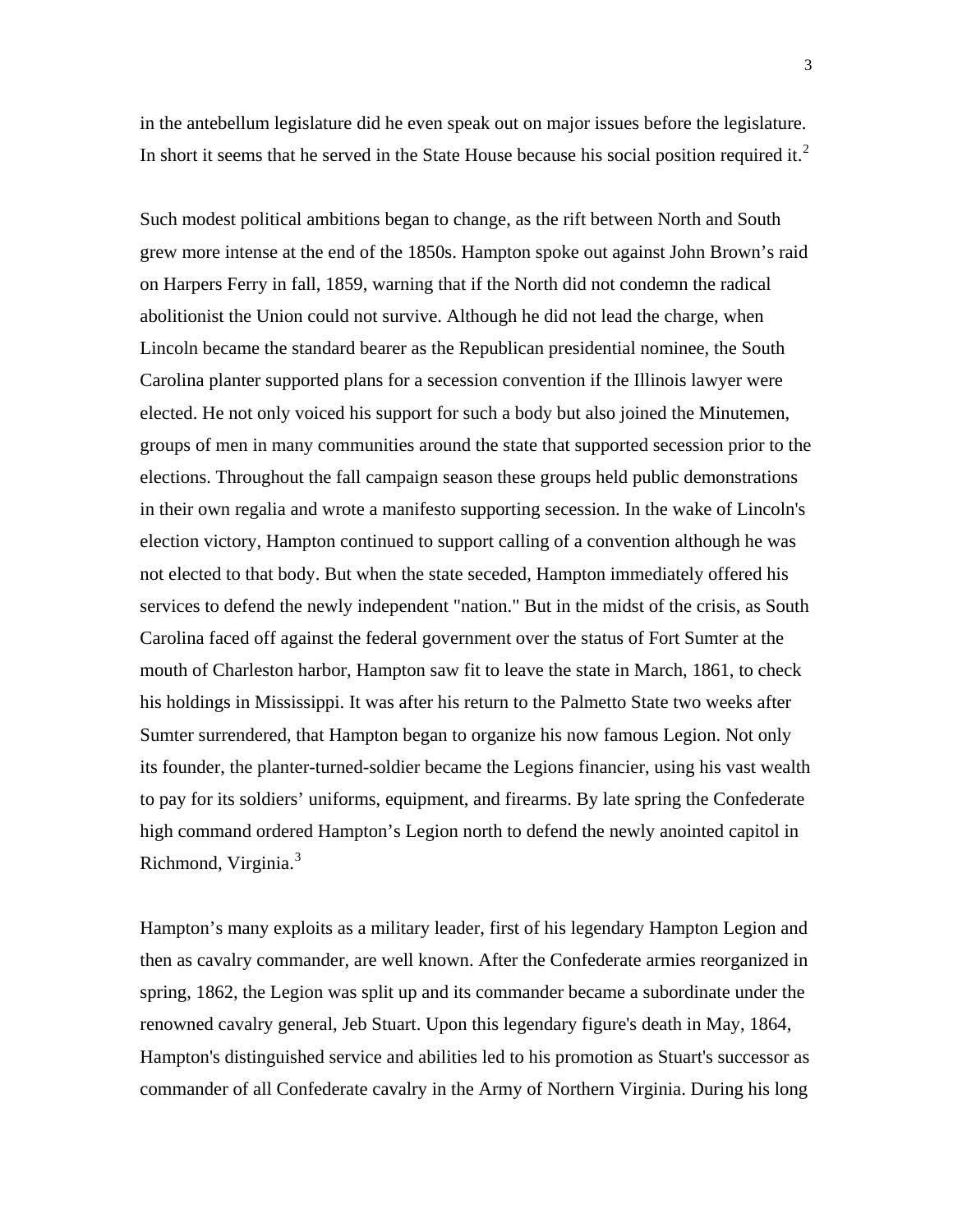and distinguished service, the South Carolinian received many wounds in daring attacks against federal cavalry and infantry from Manassas and Gettysburg to Petersburg. In the last months of the war Hampton went home in a doomed attempt to stop William T. Sherman's march through the Carolinas. Loyal and determined to war's end, Hampton's resilience seems more tragic because of his own personal losses. First his brother, Frank, fell mortally wounded at Brandy Station in June, 1863. Then more than a year later, one of his sons, Preston, was killed in an engagement near Petersburg. To compound these tragic deaths, at the war's end Hampton's family home at Millwood, just outside Columbia, was burned to the ground by Sherman's troops. Likewise his holdings in Mississippi, including three steam cotton gins and 4,700 bales of cotton were lost. Perhaps Hampton's greatest capital loss, however, was the more than one-thousand enslaved workers who now were free. The state's most distinguished Confederate military commander, in spite of all his dedication to the Southern cause, found himself virtually destitute financially, if not emotionally.<sup>[4](#page-14-1)</sup> Despite his best efforts Hampton could only recover a small portion of his holdings following his declared bankruptcy in 1868.

In the midst of such personal and capital losses Hampton was slow to accept the new social and political order dawning on post-war South Carolina. Although he rejected immigration to South America or Europe that some of his former Confederate comrades had done, he was slow to reconcile himself to the Confederacy's demise. In summer, 1866, he told his former commander in chief, Robert Lee, that, "I am not reconstructed yet…" and declared to his former commander-in-chief that, "Time will prove that you have not fought in vain." While such attitudes are understandable it is clear that Hampton would not easily concede that four years of bloodshed and personal loss had been a national and personal waste.<sup>[5](#page-14-1)</sup>

As the defeated Confederate tried to cope with his own personal loss, the political and economic changes occurring within his state became more alarming. For a brief period it appeared that former Confederates would be able resume the reigns of power with the blessings of President Andrew Johnson. But a Republican Congress soon refused to accept Johnson's lenient terms for the former Confederacy and reversed Presidential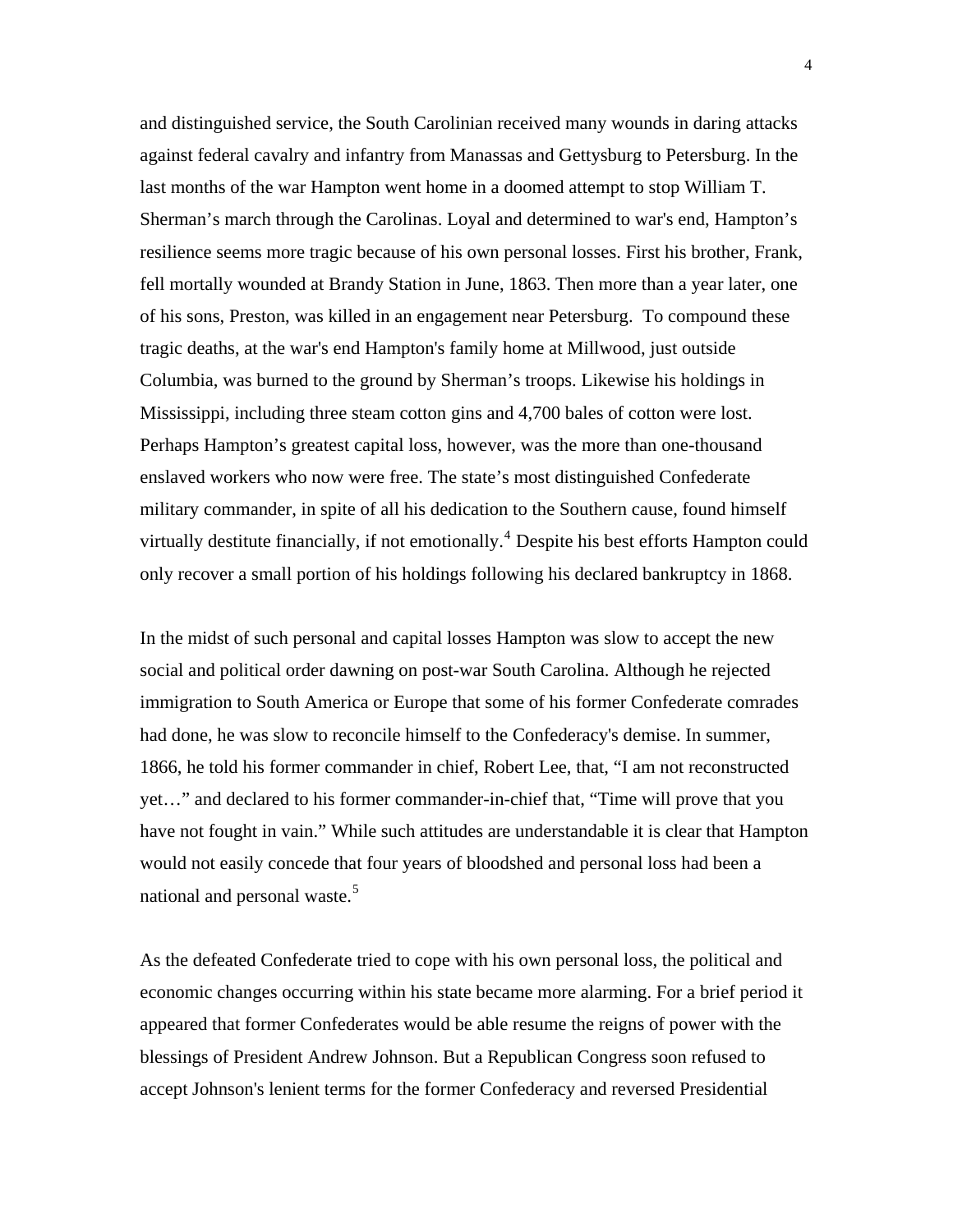Reconstruction with a series of laws in 1866. Instead they imposed severe restrictions on most of the old leadership and required the Southern States to accept former slaves as equals on the political and social arenas for the first time. This was an affront, if not worse, to most whites such as Hampton. And they soon showed their opposition.

Hampton expressed this bitterness to President Andrew Johnson in greater detail. He denounced what he perceived as a vindictive Congress that was led by Radical Republicans who usurped their authority and ignored the constitution by forcing the Southern states to adopt the 13th and  $14<sup>th</sup>$  amendments without due deliberation of its respected leaders. To Hampton the amendments were forced upon the South illegally. Somehow Hampton could not accept that Congress responded to thwack the South Carolina legislature who the previous year passed a series of "Black Codes" that severely restricted the movement of freedmen and, essentially, returned them to a life of servitude, which they had recently left. Nor could Hampton see the purpose of what he called a corrupt Freedmen's Bureau and "a horde of barbarians- your brutal negro troops" that imposed law and order in the South. Such organizations were an effrontery to whites, but especially to former slaveholders who had had virtual life and death mastery over blacks barely a year before. Such a response was natural for men like Hampton who had grown up and been taught that only they had the ability, the right, to govern the affairs of their state. Now that former slaves were free men who Congress had given political rights, Hampton could not fathom such a monolithic shift in social position, even if his beloved South was defeated.<sup>[6](#page-14-1)</sup>

His bitterness slowly waned in the following months but Hampton remained true to his upbringing as a planter and former slaveholder. Even though he advocated limited political rights for freedmen he advised his white friends that they could still control the state legislature by controlling the black vote. Like planters of the antebellum era, Hampton and most of his class could not conceive that former slaves had the ability to behave rationally in the political arena. In a sense former slaveholders believed, metaphorically, that freedmen were still imbued with secondary status as they had been in slavery. African Americans needed people like Hampton to instruct and "prevent" them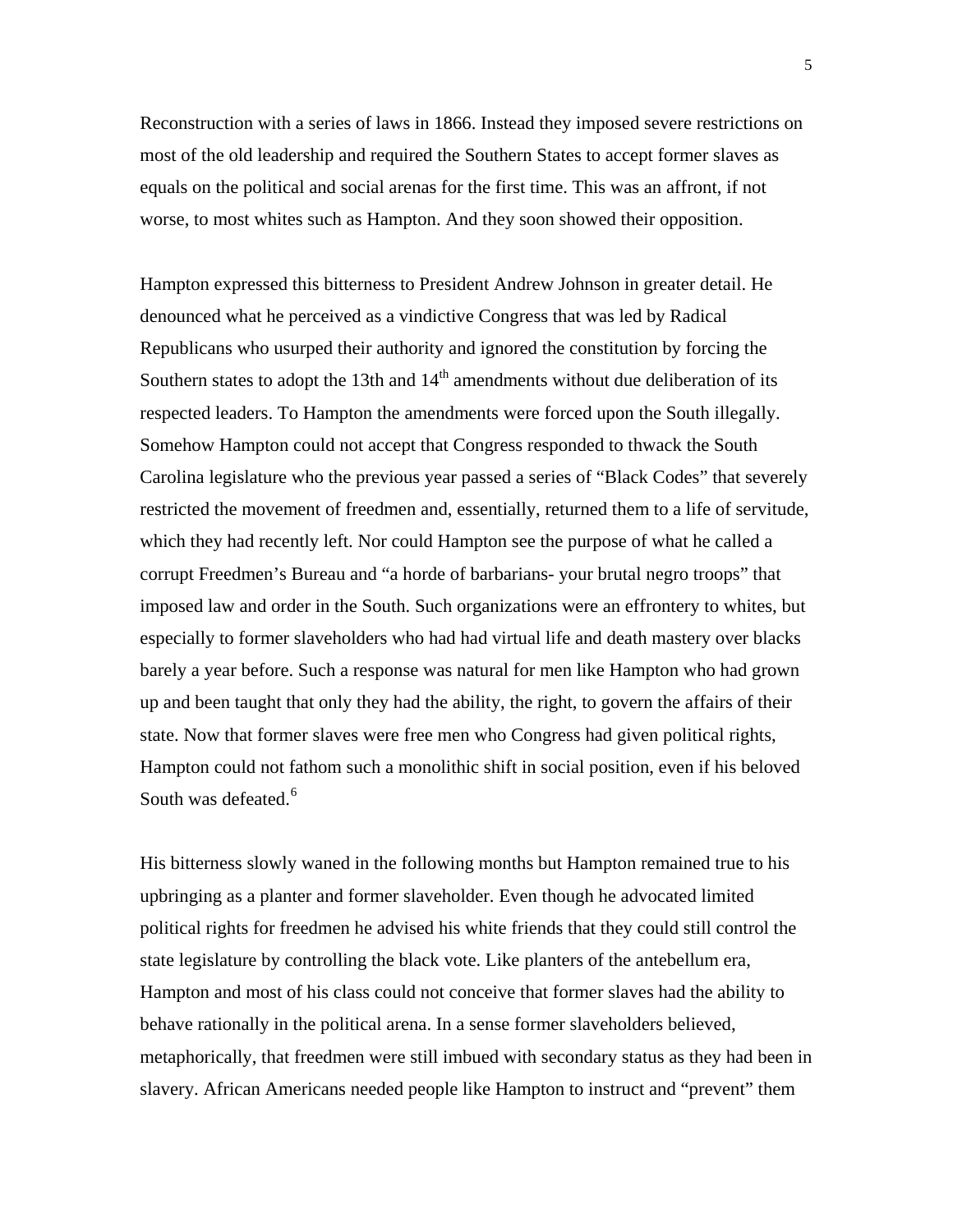from harming themselves. Such a conclusion came from a paternalistic, racist assumption that blacks were unable to think for themselves or realize their own best interest. By 1867 he told James Connor, a fellow Confederate veteran of South Carolina, that it was the duty of "every Southern man" to secure the "good will and confidence of the negro." But it was acceptable to send blacks to Congress since Hampton considered that they could be trusted more than "renegade[s] or Yankees." In conclusion he advised that "respectable negroes" should be recruited. Presumably this meant freedmen that whites knew could be relied upon, whether by bribery or intimidation, to accept and serve Southern whites in a loyal, ie. subordinate manner.<sup>[7](#page-14-1)</sup>

The assumptions of Hampton and his associates were sorely tested during the following decade as the battle with Republican rule in the state ebbed and flowed. First, most white voters tried to forestall the election of delegates to a new state constitution convention mandated by Congress. Since the federal body mandated that a majority of the state registered electorate had to ratify the call of such a convention, the large number of white voters that registered never caste their ballots on election day in November 1867. Despite this unity, the vast majority of registered black voters (85%), who voted for such a body, were enough to validate the elections for the Constitutional convention that met two months later. Not surprisingly its majority of black delegates drafted a new constitution that ushered in tax and land reform, the first formal public education system and more. Nonetheless the former cavalry leader continued to believe that whites could influence enough freedmen so that Democratic conservatives could control the legislature when the next round of fall elections occurred. But Hampton's assumptions proved false. The Radical Republicans won a significant majority and began to implement their reform agenda- including raising taxes, implementing land redistribution, and installing a grass roots public education system. These bold moves threatened white conservatives who feared losing control of black labor and political control to a Republican party with majority black support. It was the intention of most whites leaders that they had to prevent this and take back the reigns of power to forestall political and social chaos. Although some whites, even Hampton for a time, advocated some peaceful accommodation with the Republicans, most believed that only intimidation and violence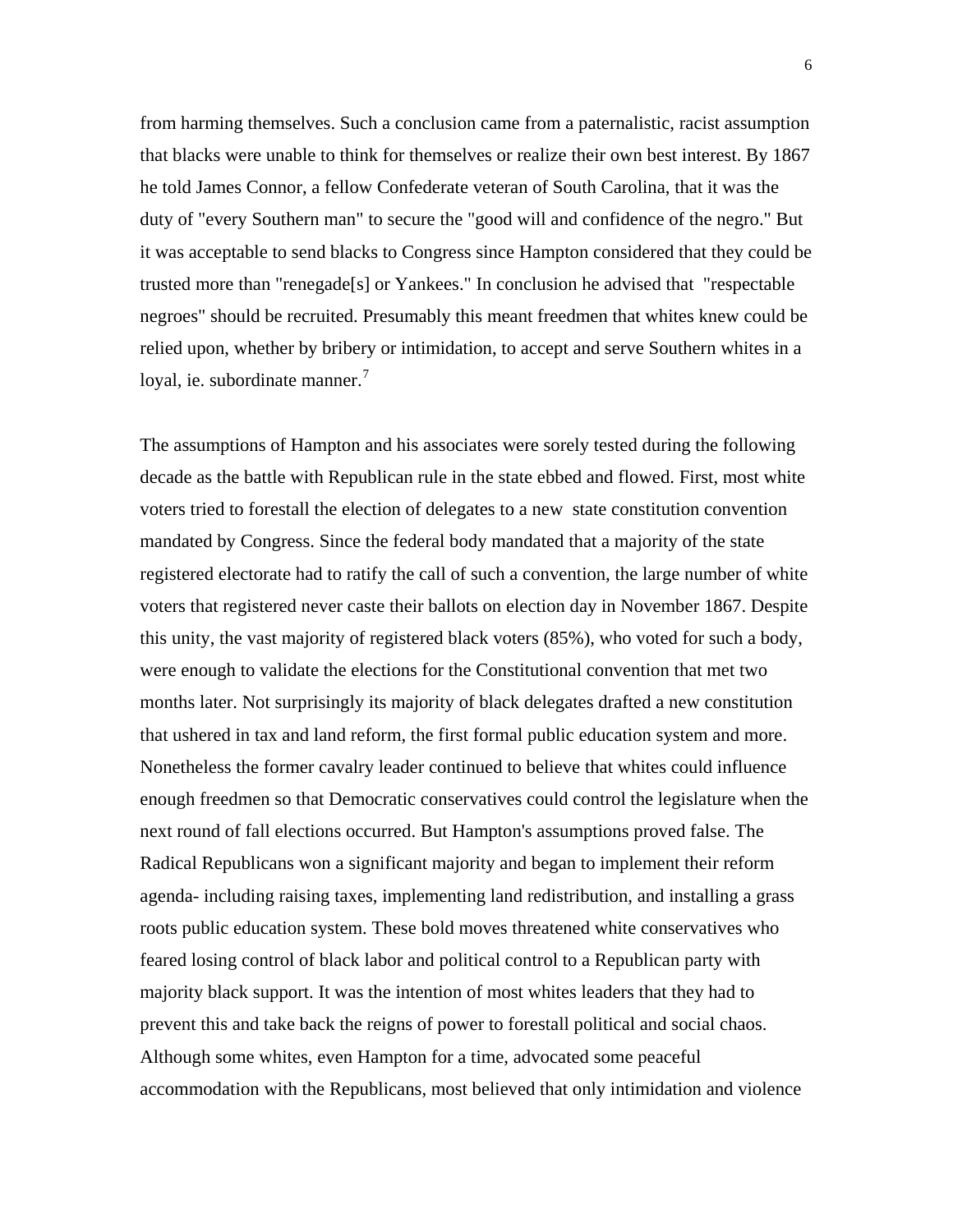against the other side could resurrect white control. Former Confederates such as Martin Gary and Mathew C. Butler argued the dire nature of this new struggle as an attempt to place the "negro over the white man" in which Republicans were "at war with the noblest instincts of our [white] race." To whites, who tried to reach an accommodation by political means with former slaves, conservative radicals such as Butler believed they were badly misled, if not traitors to their race. Butler and his supporters, known as "straight outs," began a campaign of intimidation and violence to attain victory for conservative Democrats. Such violence ranged from beatings to murder, one of the more extreme cases being the assassination of a black leader, Benjamin Randolph. In October 1868, while campaigning for a seat in the legislature in Abbeville, several shots rang out in the local train station killing him instantly. Yet even in this violent atmosphere blacks and their white allies went to the polls in November and elected a radical ticket.<sup>[8](#page-14-1)</sup>

Hampton could not legally run for political office because Congress barred high ranking Confederate officers from public service, yet his work behind the scenes was not impeded by the Republican victory of November 1868. Since his prediction that whites could control the black vote failed he seemed to discard his hope in that arena. Instead Hampton tacitly supported the Klan violence that accelerated in the wake of the 1868 elections. Primarily in the upstate bands of vigilantes, often clad in frightening regalia, intimidated and attacked Republican supporters, white and black, with impunity. Unable to end the violence, the Republican governor, Robert K. Scott, appealed to the President and Congress for federal troops to help stem the carnage. When the President invoked the Third Enforcement Act, commonly known as the Ku Klux Klan Act, in April 1871, Federal troops soon arrested several hundred-suspected Klansman. Even though Hampton publicly spoke out against the violence, he nonetheless led a subscription effort on behalf of the accused for their legal defense. Although at least one historian has called the federal law timid, that it should have been imposed earlier and more forcefully, the action ended most of the violence. Hundreds were incarcerated and trials were held. Unfortunately for the federal authorities so many suspects turned themselves in, along with those captured, that the courts and jails could not process the huge backlog that it created in the justice system. This, coupled with the expert defenses that the accused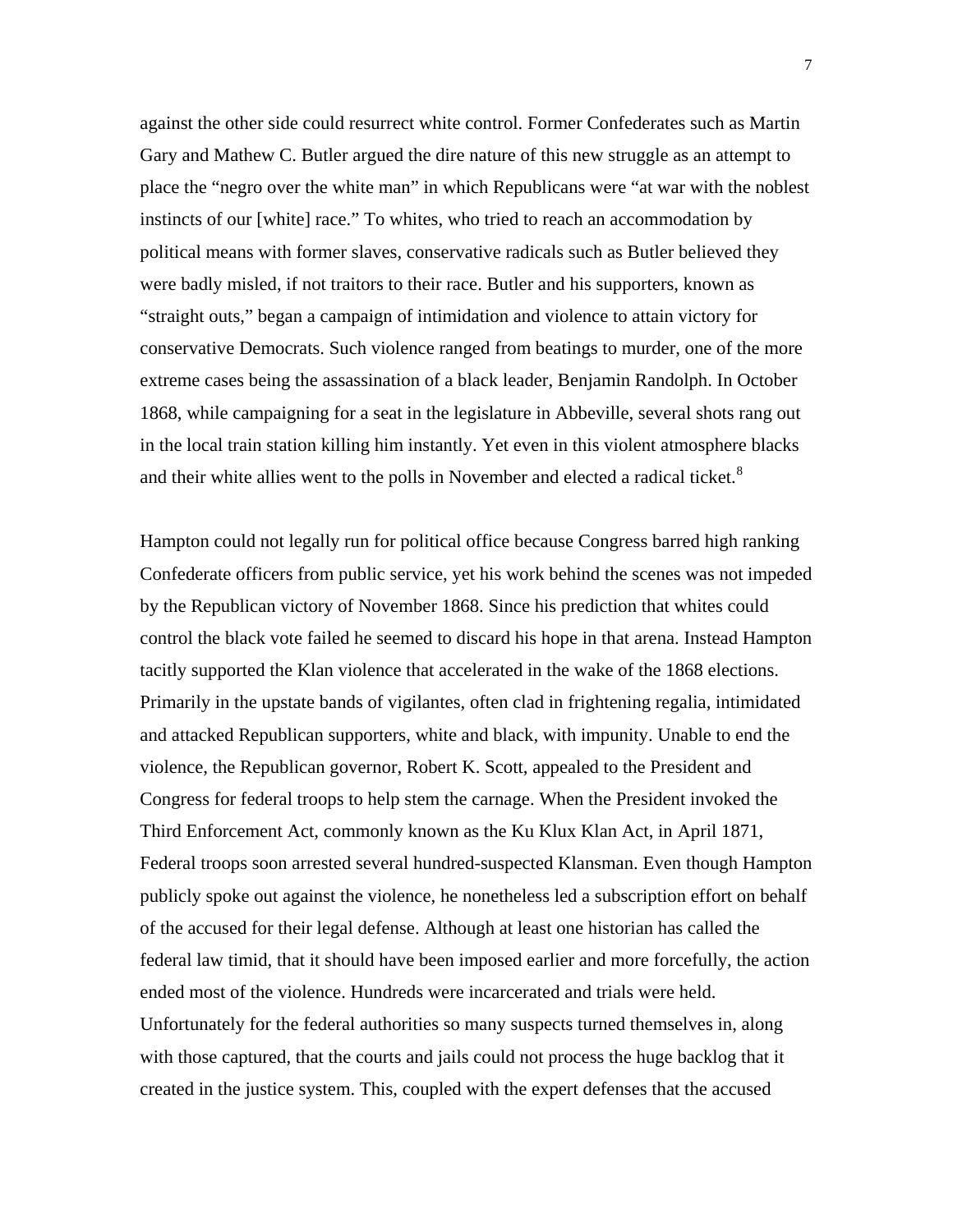received through the moral support and the financial backing of people such as Hampton and Mathew C. Butler, only a token number of accused Klansmen received convictions. And those that did generally received light prison sentences. Even though the violence came to an end, it proved only temporary. As the elections of fall, 1876, began in earnest white conservative elements re-ignited their campaign of intimidation and violence. And this time Hampton led the effort by running for governor.<sup>[9](#page-14-1)</sup>

Although former Confederates at all levels were given amnesty by Congress in 1872 Hampton had remained too preoccupied with personal family issues and his poor finances to take a leadership role in the fight against the Radical Republicans. His efforts to improve his finances collapsed when the insurance company he joined went into bankruptcy less than a year after his appointment to its board. Nevertheless he still had a keen interest in the political future of his home state. Thus when old Confederate leaders approached him in June 1876 to be the Democratic Party's nomination for governor he accepted.[10](#page-14-1)

Hampton's social position and heroic role as a Confederate leader during the war made him the best standard bearer for the conservative Democrats. Unanimously nominated in an August convention, the soldier-turned-politician started a campaign across the state, from the upcountry to the lowcountry, defending the virtues of his party and castigating the corrupt and spendthrift ways of the Radical Republicans. But Hampton's speeches and his obvious public appeal as a hero of the defeated Confederacy was possible largely because of the political army- mounted Red Shirts- that bolstered his appeal and protected him in every community he took his campaign. From Anderson, Sumter, Winnsboro and Yorkville during the fall campaign Hampton was met by an impressive entourage of local dignitaries, admiring young ladies and scores, sometimes hundreds, of mounted Red Shirts. For one campaign rally in Winnsboro on 16 October 1876, an elaborate itinerary was created and fliers posted throughout the community. It outlined where the local Democratic dignitaries were to stand, the place of "colored clubs" and how the "mounted men" arraigned themselves so that "colored people of both parties" could be admitted in front of them. In Yorkville a grand parade met Hampton at the train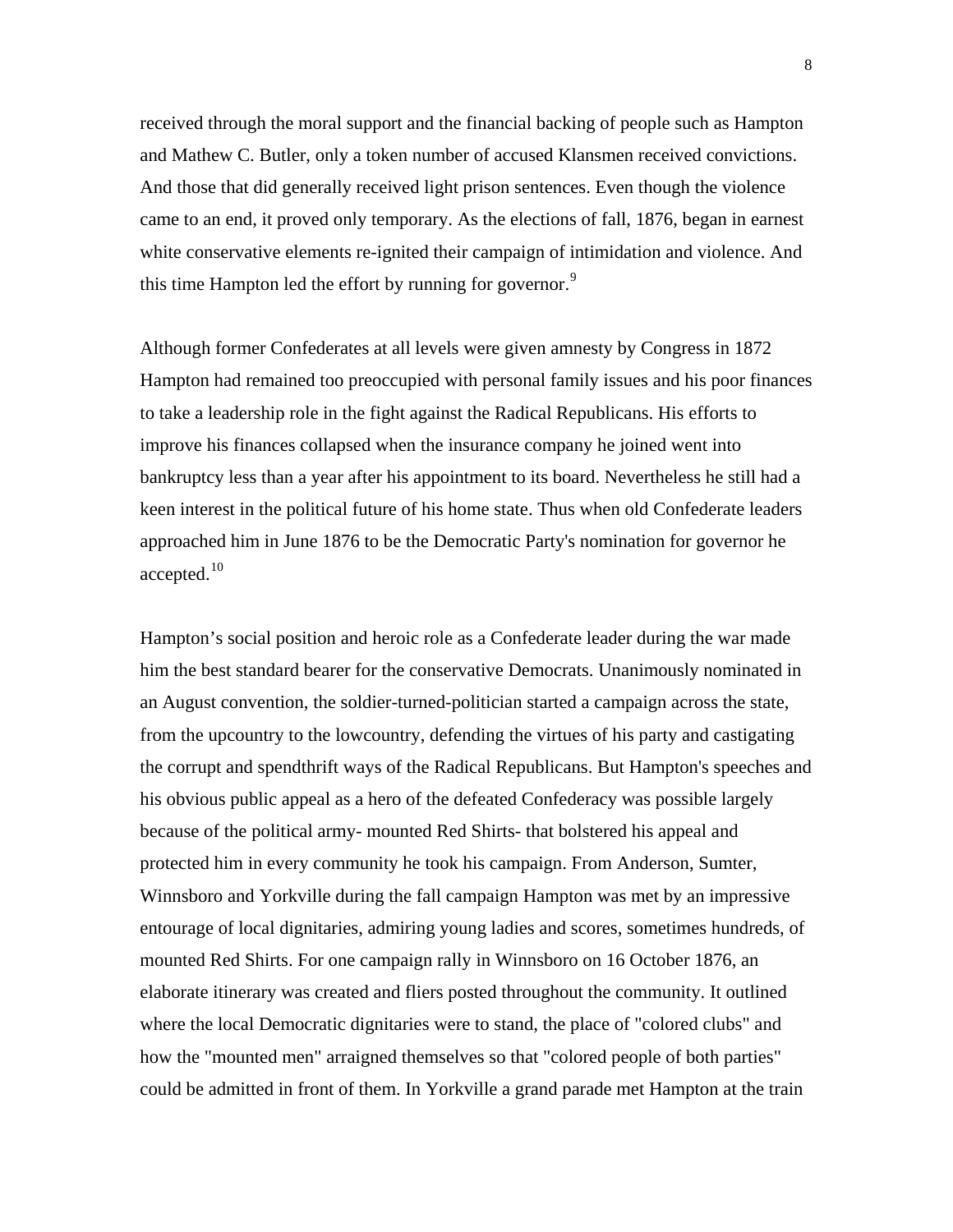station and turned out for the Democratic nominee's stump speech where he appealed not only to whites but also blacks. After castigating the corrupt Republicans in Columbia and their governor, Daniel Chamberlain, for the umpteenth time he appealed for black support. Ironically Hampton claimed that blacks had become "slaves to your political masters" and that to be "freemen they must leave the Loyal League" and join with him to bring "free speech, free ballot, a free press." And yet just a decade before most blacks had been slaves for life to Hampton and his class devoid of any right whatsoever. Fear prevented many minority voters to assert the courage to openly disagree with Red Shirts ready to pounce on any dissenters in the crowd. Except in the lowcountry, where blacks outnumbered whites, few of these grand political rallies allowed the opposition to rebut Hampton's claims.<sup>[11](#page-14-1)</sup>

In spite of Hampton's appeals on the stump and his professed opposition to campaign violence, his Red Shirt supporters ruthlessly used intimidation and violence throughout the upstate to suppress Republican opposition. One Laurens County Republican group appealed to Governor Chamberlain for protection because no one "dares to speak nor act with respect of his franchise privileges without being in extreme danger." Individual acts of violence sometimes expanded into major battles that led to injury and death on a large scale. Just as the campaign began in earnest, the Ellenton riots of September 1876 saw black militia carry on a running battle with Red Shirt companies for almost two days before federal troops intervened to end the carnage. At least 50 blacks and one white Red Shirt lay dead at its conclusion. Similarly at Cainhoy, in the low country, blacks and whites faced off again. Here the black militia got the better of the action but still whites inflicted nearly as many casualties on the Republicans before they fled. With such brutal violence going on all around him Hampton seemed to remain above the fray, arguing before black audiences why they should support his election. Through an alliance with the whites, he argued, "who owned the land . . . pay the taxes . . ." blacks could redeem the state "together." But, he warned, if they continued with their "carpet-bag friends (the Republicans)" they would lose aid or support when needed, presumably from whites.<sup>[12](#page-14-1)</sup>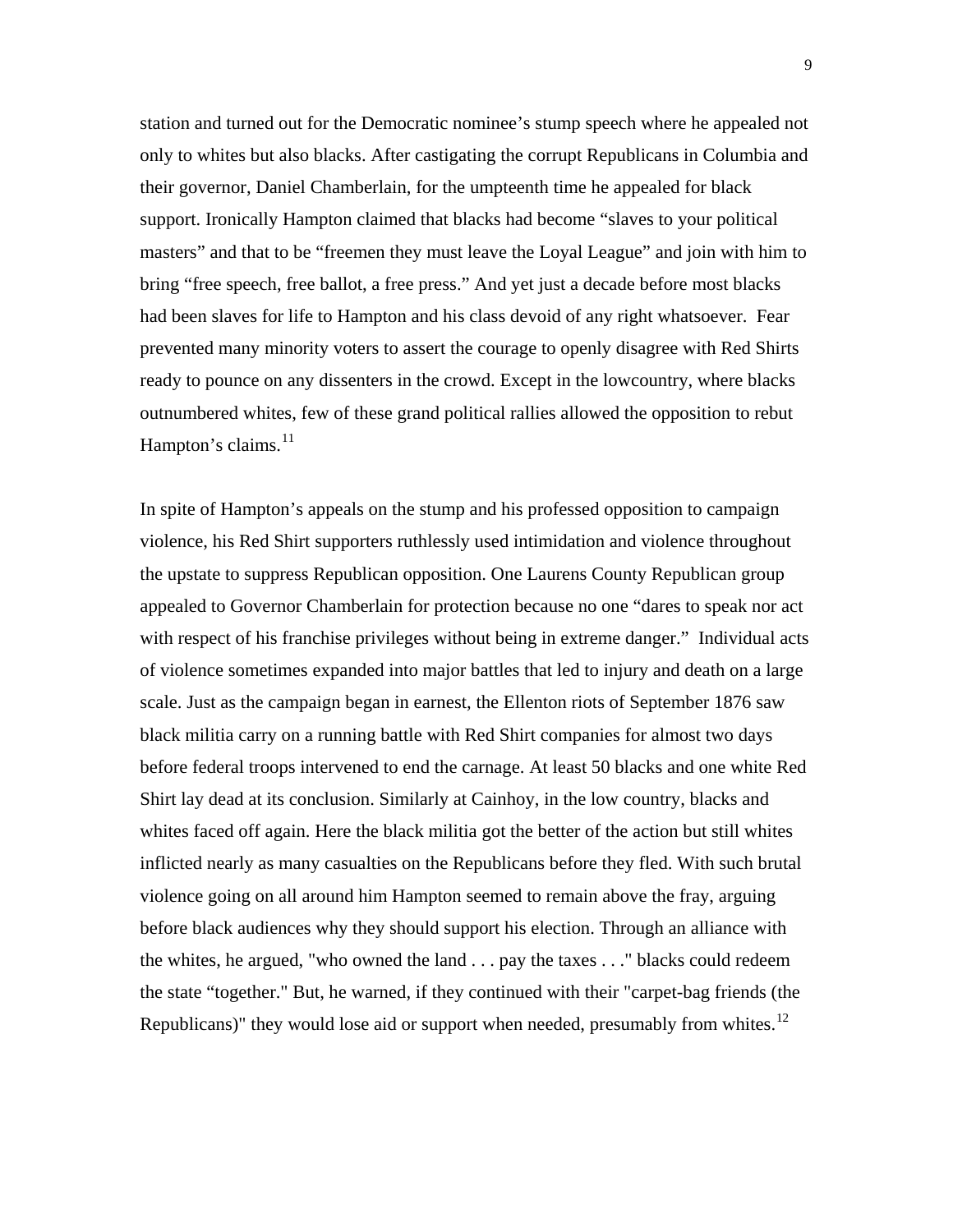Some former slaves seem to take Hampton's words to heart because as Edmund Drago shows in his recent study, the white Red Shirt clubs had black allies. According to this historian there were at least eighteen black Democratic Clubs organized during the 1876 political campaign. How many of these clubs actually were formed by political coercion from whites or from genuine disillusionment by blacks with the Republican leadership is difficult to determine. Evidence gathered by Drago suggests that these black organizations had members that joined for a variety of reasons, some from conviction, others out of necessity. Some African Americans felt that even if the Democrats were not their best political allies they did not think that the Republican party could protect them. Consequently in order to continue to continue living and working in their communities some former slaves believed they needed to gain favors from white Democrats that would protect and sustain them duirng and after the elections. $<sup>2</sup>$  $<sup>2</sup>$  $<sup>2</sup>$ </sup>

Even though Black Red Shirts did exist it is clear that most African Americans remained loyal to the Republican party despite the growing divisions within its ranks during the election campaign. And for those minority voters that switched their allegiance most faced severe rebuke from fellow blacks, including their wives. Within most black communities such betrayal often led to expulsion from their household, and sometimes, even physical assaults. Nonetheless white intimidation by the Red Shirts and their allies was far greater. Even so the results at the polls were very close when the November ballots were tallied. Although the conservative Democrats had a lead of just over one thousand votes across the state, this was initially nullified by the vote count in Laurens and Edgefield Counties. In these two districts county commissioners reported voter fraud where Democrats received more votes than actual voters available. This began the long stalemate over who had won the election. For the next several months Republicans and Deomcrats claimed victory.<sup>[13](#page-14-1)</sup>

In spite of this stalemate Hampton declared himself the winner. He demanded that his Republican opponent step down. Backed by Federal troops Chamberlain refused, almost leading to a bloody riot during the last days of November 1876 as both Republican and Democratic legislators declared victory for themselves and proceeded to occupy the same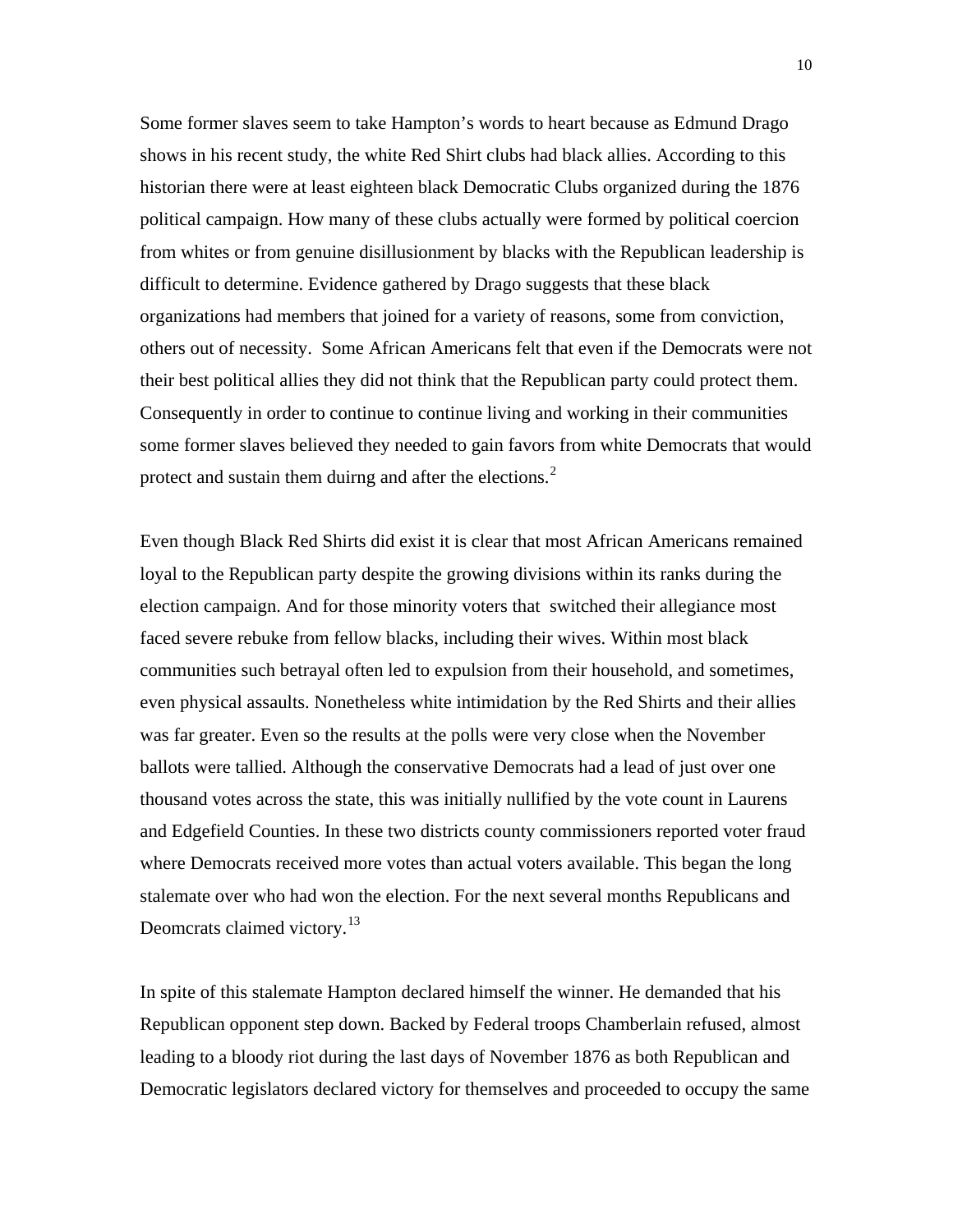chamber in the South Carolina State House. Led by duel speakers, E.W.M. Mackey for the Republicans and William H. Wallace for the Democrats, a tense atmosphere continued for four days with both sides refusing to leave the chambers. Surrounded by Federal troops, on the morning of the fourth day the Democrats reluctantly voted to leave voluntarily when the troops outside seemed poised to remove them by force. However, as this occurred, disgruntled whites had begun to arrive in Columbia from many areas of the state to gather around the still unfinished State House, seemingly bent on throwing out the Republican members regardless of the federal troops. Before violence could break out Hampton showed his true leadership. Going before the mob he requested that the mob disperse. As they did so the authority of Hampton was obvious and the legitimacy of the Republican governor and his party compromised irrevocably.[14](#page-15-0)

Yet while Chamberlain tried to hang on with the aid of federal troops and Congressional backing, Hampton had enough public support to have himself inaugurate governor even though he lacked legal authority. In December 1876 Hampton declared in his acceptance speech that he owed much of his success to black voters who "rose above prejudice of race and honest enough to throw off the shackles of party." Yet even though Hampton publicly claimed this support, others in his own party realized that it was the Red Shirt bands, with their intimidation tactics and recourse to violence, had really "won" the election for him. On election day in one Lexington precinct a Democratic observer admitted that only ten blacks voted the conservative ticket. Although it is difficult to say how many blacks actually voted Democratic across the state one historian estimates that probably no more than 100 blacks in each county voted for Hampton and his party.<sup>[15](#page-15-0)</sup>

Nonetheless, even without substantial black support, Hampton eventually forced his Republican rival to resign his office. As he and Chamberlain disputed each other's legitimacy into the spring of 1877, the hopes of Republicans that somehow the Radicals ticket could still win grew ever dimmer. Hampton and his Red Shirts advised its supporters to pay taxes to the Democracy, not Columbia, so that the Republican regime could not operate the daily duties of government. In fact, the power of the conservative democracy had grown so that just before Chamberlain resigned his office in April 1877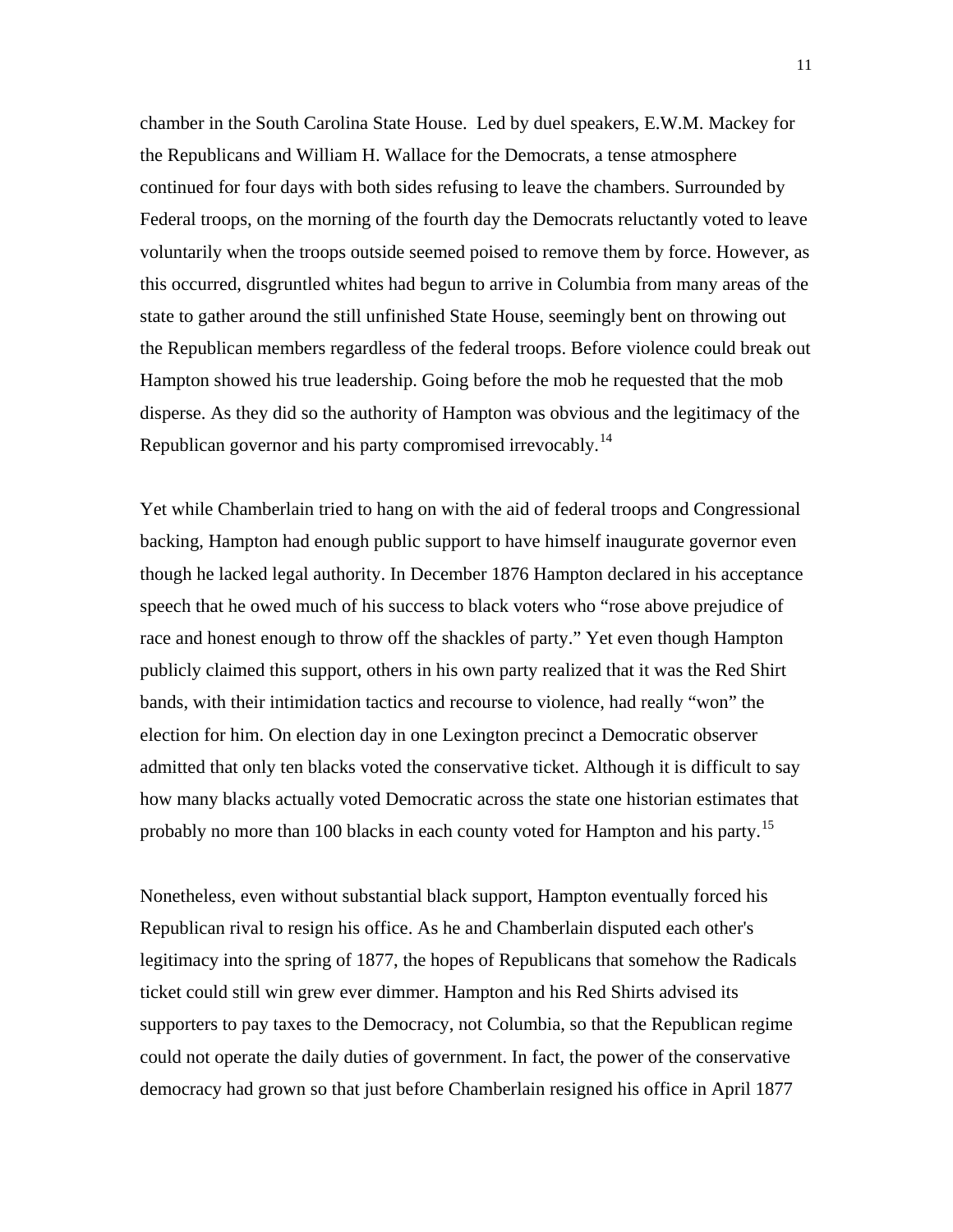Hampton reputedly claimed that if the former governor had not given up his office he would have had every tax collector in the state hanged. But the final chapter in Republican rule only ended after Hampton visited the President in Washington. There, after he assured the newly inaugurated Rutherford B. Hayes that he would guarantee political rights and protection to blacks as well as whites, regardless of party, the President agreed to pull out all remaining federal troops from the state. With federal protection now gone Chamberlain had no other recourse but resign his office and leave the state. $16$ 

With Hampton and the Democrats finally undisputed victors the former cavalry hero continued to claim that he regarded both races as equals before the law and that African Americans should enjoy the same political rights and protections as whites. Perhaps the Redeemer governor truly believed this but some, if not most, of his lieutenants did not. Men such as Matthew C. Butler and Martin Gary, just as they had directed the Red Shirt campaign, proclaimed the elections of 1876 as a campaign in which "Southern Society . . . will not have these people [blacks] rule over us." Or as another Red shirt leader and future governor of the state, Ben Tillman, put it when looking back at that pivotal year- it was a battle between "civilization" (white) and "barbarism" (black).<sup>[17](#page-15-0)</sup>

Whether Hampton considered that racial dominance was the essence of the struggle or not, it's obvious that he viewed blacks as second-class citizens who could only participate in politics under white supervision. Old Confederates such as MC Butler were determined to eradicate black political participation, regardless of who might supervise black voters. Although Butler's extreme position to remove African Americans from the State House, and eradicate those in local offices as well, failed in the early post-Reconstruction era, over time black political participation was steadily eroded. And it started within months of Hampton assuming undisputed office in spring 1877. In Richland County Senator Beverly Nash and State Supreme Court Justice Jonathan Wright were forced to resign their offices by the fall of 1877 after trumped up charges of corruption and drunkenness were brought against them. By the early 1880s most black politicians resigned even if they weren't directly threatened once they realized how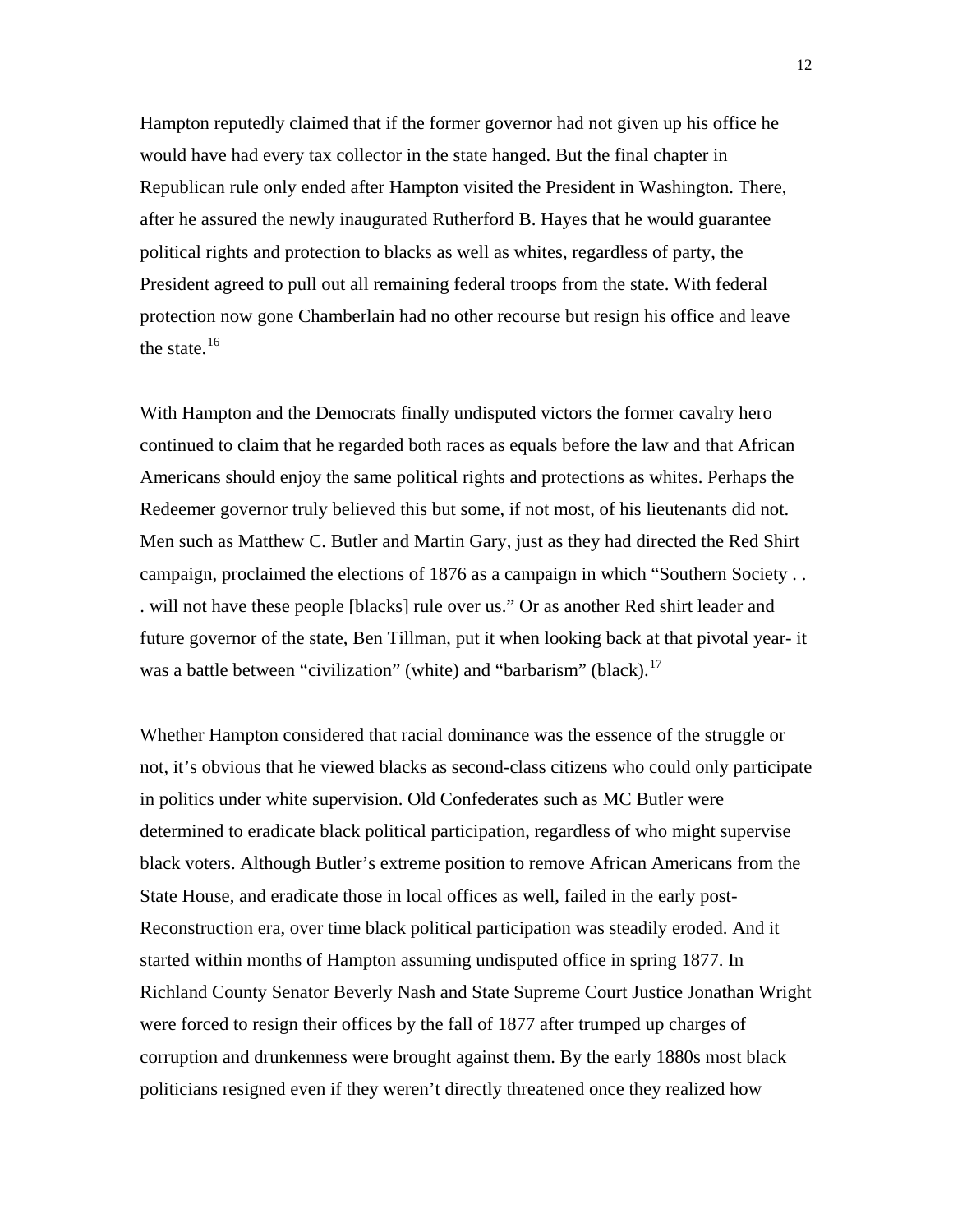tenuous their own position in the white-dominated government had become. But a few African Americans held onto their offices through the 1880s because they came from predominately black counties. Yet even the few who clung to political office had little but symbolic impact on policy. By the 1890s white supremacy would be complete and remained so for nearly a century.<sup>[18](#page-15-0)</sup>

As for Hampton his political leadership continued to have impact through the 1878 election. He worked to improve funding for the budding public education system created by the Republicans and expenditures per pupil continued to rise for both blacks and whites through the decade of the 1880s under those who succeeded Hampton. But while Hampton's legacy for equal education appeared genuine, that for equality in the political process never did. Constitutional offices during the Hampton years became all white. With legal means that excluded more African American voters from exercising their rights at the ballot box, the former general's party lieutenants found ways to stuff ballots and restricted minority voters through literacy tests and grandfather clauses. And while Hampton oversaw new voting rights restriction he did little to support the few remaining African Americans in local offices, even if they were Democrats. The few that gained local offices did not keep them long after Hampton left to become US Senator in 1879.<sup>[19](#page-15-0)</sup>

In 1878 Hampton was elected to a second term as governor but plans were already afoot to send him to Washington where his influence on state politics would be minimized. Although the war hero's prestige as a redeemer leader would survive as a symbol of white supremacy over the hated Radical Regime, his power on the political stage was no longer essential to white political dominance. Now over sixty Hampton's age was probably affecting his ability while there were younger leaders, and some former Confederates, who were ready to take over the reigns of real political control. In late 1878, following a serious hunting accident, Hampton's very survival seemed precarious. The conservative regime that Hampton had returned to power in 1877 continued to maintain political control through most of the 1880s but their days were numbered as Ben Tillman's star began to rise. Even though the hero and leader of the 1876 election survived his accident and continued his political career in Washington for another decade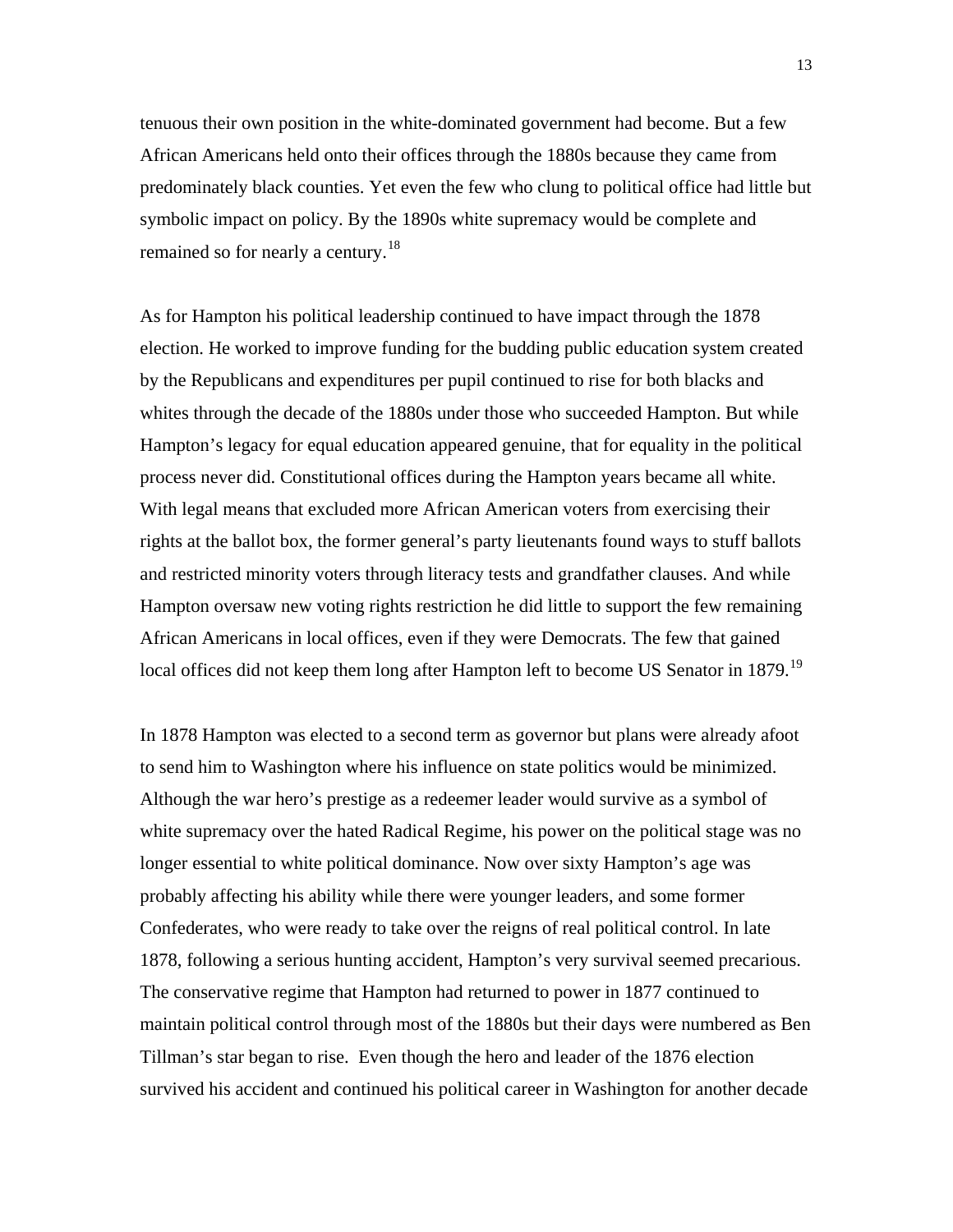Hampton became largely a symbol of the old guard who influence on state politics was steadily eroded. While respected by most of his colleagues in the US Congress Hampton's tenure had little significance for the state or the nation. He rarely spoke to the assembled body and often missed sessions because of illness or infirmity. By the end of the 1880s even his symbolic value to the state's young Turks, led by Tillman, was done. At the end of the decade the State Senate voted him out of office.<sup>[20](#page-15-0)</sup>

Hampton lived for another decade struggling to support his family while attending Confederate Reunions inside and outside the state when his health permitted. When he died in April 1902 he was praised for his determination and bravery as a soldier who did all in his power to protect his state during four years of war. There is no denying that he was one of the last of the old cavaliers who fought ferociously for his state, but his political leadership during and after Reconstruction is not so clear. While Hampton continued to fight for his state he did so from the perspective of an old guard trying to return the state to some semblance of its pre-war days. Steeped in the old white planter class where blacks and most whites accepted the planter oligarch without question, Hampton envisioned an ordered world, as he perceived it had been before secession. Although he opposed violence after Appomattox, he still acquiesced in the Red Shirt campaign of 1876. Even though he continued to claim that he had garnered a significant number of black votes to win back the state in 1876, most white supporters from that election later admitted that Hampton was misled. According Ben Tillman, reflecting on these events years later, despite Hampton's claim that he had won 16,000 votes from black constituents in 1876, "… every active worker in the cause knew that in this he was woefully mistaken." A noble soldier, Wade Hampton was at best a resolute but reactionary politician. While willing to accept blacks in the political arena it could only be on white terms. Despite his rhetoric to the contrary, Hampton accepted white methods of intimidation and violence to save the state from what he and other white leaders considered chaos under a black dominated Republican Party. He, like most whites, believed that the best options for all, blacks and whites, was a paternalistic society that controlled the economic and political course of the state. To Hampton equitable distribution of political power and economic freedom for recently freed slaves was a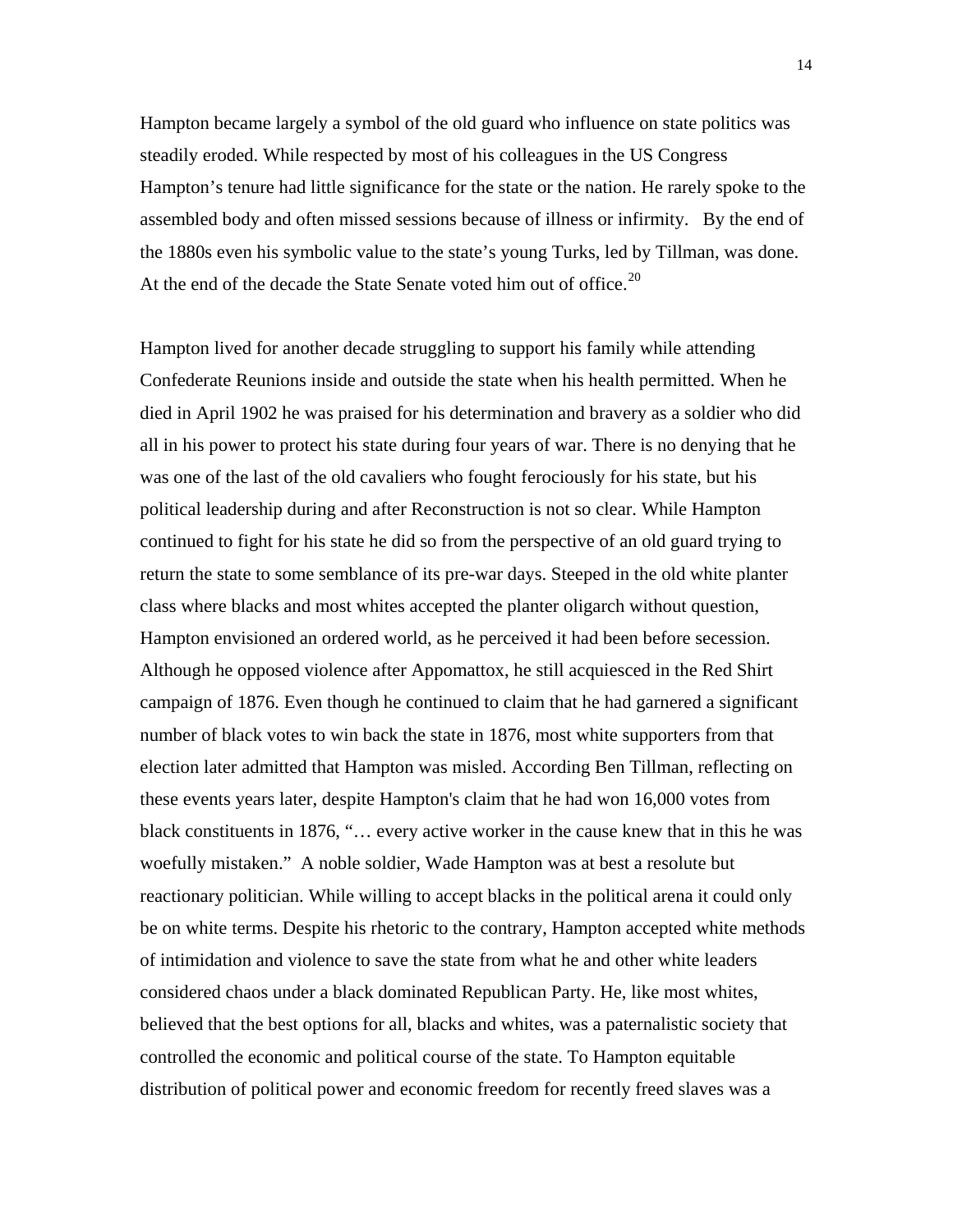<span id="page-14-1"></span>recipe for disaster. His philosophy and upbringing made his political career one of

reaction and retrenchment. $^{21}$  $^{21}$  $^{21}$ 

Endnotes:

 $\overline{a}$ 

<span id="page-14-0"></span><sup>&</sup>lt;sup>1</sup> Walter Brian Cisco, *Wade Hampton, Confederate Warrior, Conservative Statesman*, (Washington, D.C.: Brassey's, Inc., 2004), 266.

<sup>&</sup>lt;sup>2</sup> Ibid., 10-12, 17, 23, 29, 31, 46; Hampton to E. Ham January 1, 1877, Hampton Family Papers, Manuscripts Division, South Caroliniana Library, USC, (hereafter HFP); N. Louise Bailey, Mary L. Morgan, Carolyn R. Taylor, *Biographical Directory of SC Senate, 1776-1985*, (Columbia: USC Press, 1986), I, 656-659.

<sup>3</sup> Cisco, Hampton, (2004) 51-52.

<sup>4</sup> Ibid. 55- 163; Charles E. Cauthen, (ed.) *Family Letters of the Three Wade Hamptons*, *1782- 1901*, (Columbia: USC Press, 1953), 113-114 hereafter *The Three Hamptons*; Hampton to E. Ham January 1, 1877, HFP.

 $<sup>5</sup>$  Hampton to R.E. Lee, July 21, 1866, HFP.</sup>

<sup>&</sup>lt;sup>6</sup> Cauthen, *The Three Hamptons*, 126-141.

 $<sup>7</sup>$  Hampton to John Connor, April 9, 1868, HFP. For the general attitude towards blacks by most whites in</sup> the state after 1865 one of the best overviews is in Stephen Kantrowitz, *Ben Tillman and the Reconstruction of White Supremacy*, (Chapel Hill: UNC Press, 2000), 41, 44.

 $8$  For the failed effort to forestall the election of delegates to the state constitution in November 1867, see Walter Edgar, *South Carolina: A History*, (Columbia: USC Press, 1998), 385-386. For the division among whites in 1868 and the violent plan led by people like Gary see Richard Zuczek, *State of Rebellion: Reconstruction in South Carolina*, (Columbia: USC Press, 1996), 51-52. 9

For the support Hampton gave the Klansmen indicted see Zuczek, *State of Rebellion*, (1996), 100 and for the violence perpetrated by the organization see ibid., 94-100 and Cisco, *Wade Hampton* (2004), 204-206. Also see Lou Falkner Williams, *The Great SC Ku Klux Klan Trials, 1871-1872*, (Athens: University of Georgia Press, 1996), 53.

<sup>10</sup> O n Congressional amnesty for former Confederates see Eric Foner, *Reconstruction: America's Unfinished Revolution, 1863-1877*, (New York: Harper and Row, 1988), 504. For Hampton's tragic personal and financial problems in this period see Cisco, *Wade Hampton*, (2004), 198-200, 201-201, 210- 211. And for his reluctant acceptance of the Democratic nomination for governor see typescript of narration dated July 25, 1876, HFP and Walter Allen, *Chamberlain's Administration in South Carolina* (New York: G.P. Putnam's Sons, 1888), 400.

 $11$  For details about the Hampton political rallies see Handbill entitled "Celebration in Honor of General Wade Hampton at Winnsboro," October 16, 1876, HFP and *Yorkville Enquirer*, October 19, 1876; the author wishes to thank Debra Franklin, Museum researcher, for taking extensive notes of the latter for this study.

<sup>&</sup>lt;sup>12</sup> Zuczek, *State of Rebellion*, (1996), 176, 177-178. Dewitt Grant Jones, "Wade Hampton and the Rhetoric of Race: A Study of the Speaking of Wade Hampton on the Race Issue in South Carolina, 1865-1878," (LSU Ph.D. dissertation, 1988), 144-145.

<sup>13</sup> See Edmund L. Drago, *Hurrah for Hampton: Black Red Shirts in South Carolina during Reconstruction*,<br>Fayetteville: University of Arkansas Press, (1998), particularly 16, 22-34.

<sup>&</sup>lt;sup>13</sup> For review of the vote tallies and the stalemate that ensued see Zuczek, *State of Rebellion*, (1996) 193. For black attempts to switch to the Democratic side and how insignificant this actually was see Joel Williamson, *After Slavery: The Negro in South Carolina During Reconstruction, 1861-1877,* (Chapel Hill: UNC Press, 1965), 408- 412. Nevertheless, Cisco tries to claim that many blacks did switch to the Democrats, see *Wade Hampton* (2004), 232-234. Also see Richard M. Gergel, "Wade Hamoton and the